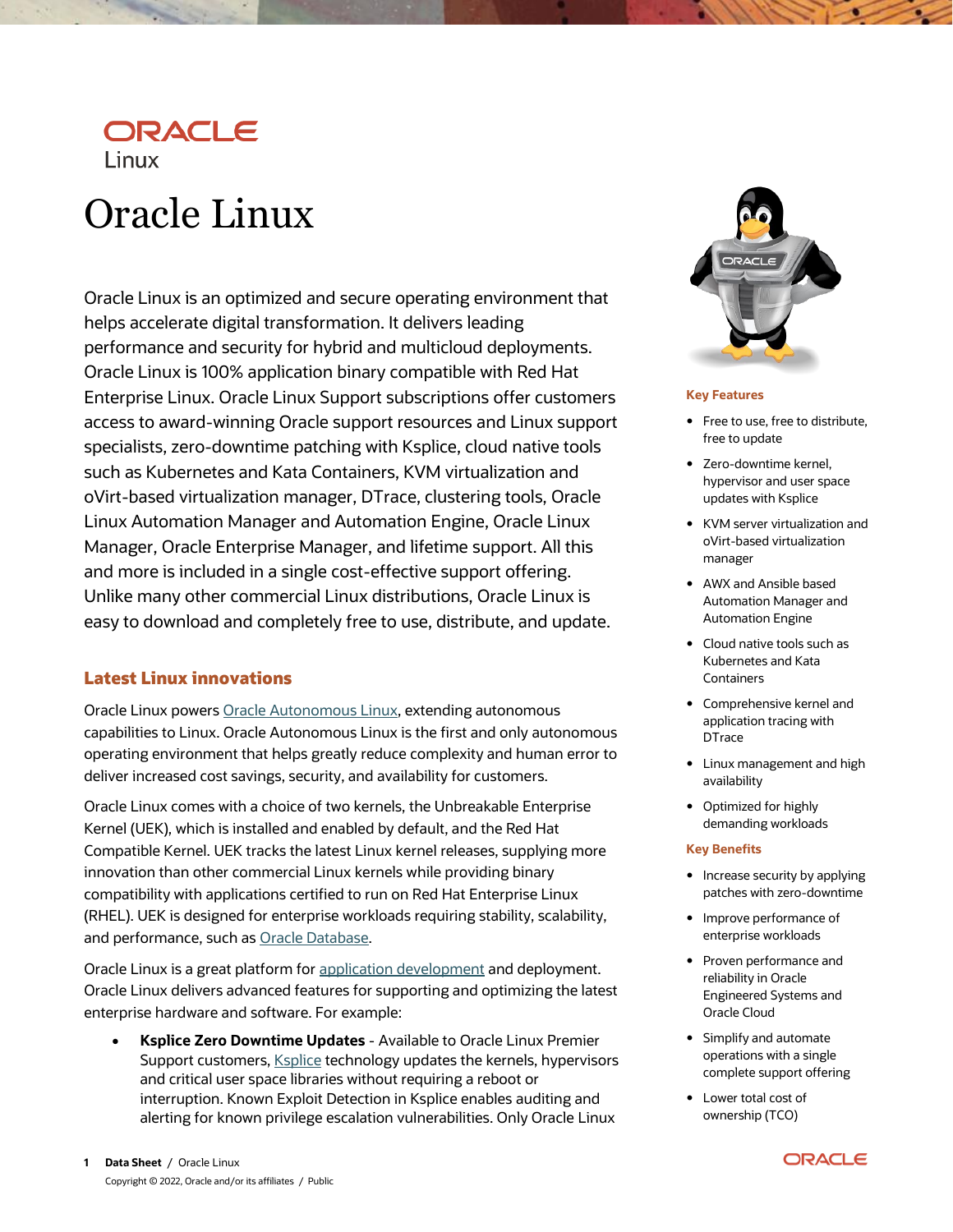offers this unique capability, making it possible to keep up with important kernel and user space updates without the operational cost and disruption of rebooting for every update.

- **Security and Compliance** Oracle Linux 7 has received both a Common [Criteria \(CC\) Certification](https://www.oracle.com/corporate/security-practices/assurance/development/external-security-evaluations/common-criteria/certifications.html) and [FIPS 140-2 validation](https://www.oracle.com/corporate/security-practices/assurance/development/external-security-evaluations/fips/certifications.html) of its cryptographic modules. Oracle has implemented the published Security Technical Implementation Guide (STIG) in Security Content Automation Protocol (SCAP) format for [Oracle Linux 7](https://docs.oracle.com/en/operating-systems/oracle-linux/7/security/) an[d Oracle Linux 8.](https://docs.oracle.com/en/operating-systems/oracle-linux/8/oscap/)
- **XFS File System** XFS is a journaling file system known for extreme scalability with near native I/O performance. XFS is the default filesystem for Oracle Linux 7 and Oracle Linux 8.
- **Gluster Storage for Oracle Linux**  Gluster provides a scalable, distributed file system that aggregates disk storage resources from multiple servers into a single global namespace. [Gluster Storage](https://docs.oracle.com/en/operating-systems/oracle-linux/gluster-storage/) is available for Oracle Linux 7 and Oracle Linux 8.

Running Oracle Linux with UEK gives you additional advanced features and security enhancements, including:

- **Unbreakable Enterprise Kernel** UEK for Oracle Linux provides the latest open source innovations and business-critical performance and security optimizations for cloud and on-premises deployment. UEK Release 6, based on the mainline Linux kernel version 5.4, includes many upstream enhancements and is available on Oracle Linux 7 and Oracle Linux 8.
- **Containers and Orchestration** Containers are the fundamental infrastructure to deploy modern cloud applications. Oracle Cloud Native Environment uses Kubernetes to deploy and manage containers. It automatically installs and configures Kubernetes, CRI-O, runC and Kata Containers on the Kubernetes nodes and brings up a Kubernetes cluster.
- **DTrace** DTrace is a comprehensive dynamic tracing framework that provides a powerful infrastructure to permit administrators, developers, and service personnel to concisely answer arbitrary questions about the behavior of the operating system and user programs in real time.
- **Persistent Memory (PMEM)** Oracle provides the latest Linux PMEM support beginning with Oracle Linux 7 with UEK Release 5.
- **AMD Secure Memory Encryption (SME)** Beginning with UEK Release 5, Oracle Linux enables the hardware accelerated memory encryption, available on AMD EPYC processor-based systems, for data-in-use protection.
- **Btrfs** The Btrfs file system is designed to meet the expanding scalability requirements of large storage subsystems for Linux. It provides copy-on-write functionality, checksum functionality, transparent compression, transparent defragmentation, and integrated logical volume management.
- **Oracle Cluster File System 2 (OCFS2)** OCFS2 is a general purpose, extent-based clustered file system that Oracle developed and contributed to the Linux community. It provides high performance and high availability, offering an open source, enterprise-class alternative to proprietary cluster file systems.

#### **Supported Hardware**

Oracle Linux is supported on the following hardware architectures

- 64-bit Intel and AMD (x86-64)
- 64-bi[t Arm](https://www.oracle.com/a/ocom/docs/linux/oracle-linux-for-arm.pdf) (aarch64)

Visit Oracle Linu[x Hardware](https://linux.oracle.com/hardware-certifications)  [Compatibility List \(HCL\).](https://linux.oracle.com/hardware-certifications) 

#### **Related products**

- [Oracle VM VirtualBox](https://www.oracle.com/virtualization/virtualbox/)
- [Oracle Enterprise Manager](https://www.oracle.com/enterprise-manager/)
- **•** [Oracle Engineered Systems](https://www.oracle.com/engineered-systems/)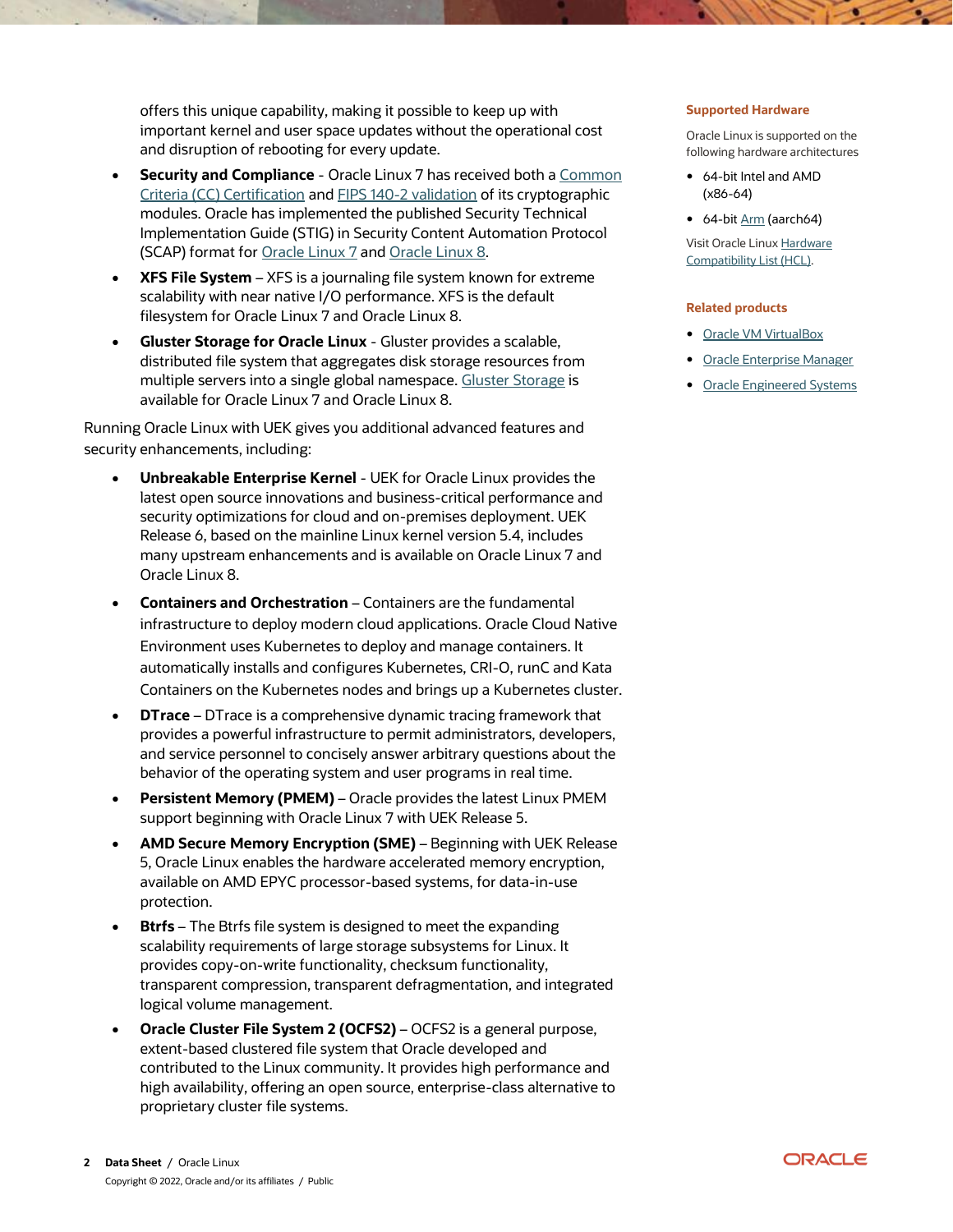**Data Integrity** – Oracle Linux supports the T10 Protection Information Model (T10-PIM) to help prevent silent data corruption.

# **Flexible support options, higher value**

Oracle is the only vendor in the industry that offers a complete Linux-based solution stack – applications, middleware, database, management tools, operating system, virtualization, hardware, engineered systems, and cloud. With Oracle as your Linux support provider, you have a single point of contact for all your support needs. Oracle deliver[s enterprise-class support for Oracle Linux,](https://www.oracle.com/linux/support/)  including premier backports, indemnification and testing.

Oracle Support for Oracle Linux installations is significantly lower in cost than competing vendors' Linux support. You are free to decide which of your systems should be covered by a support subscription, and at which level each of them should be supported. This makes Oracle Linux an ideal choice for both your development and production systems. You decide which support coverage is the best for each of your systems individually, while keeping all of them up-to-date and secure with the same level of bug fixes and security errata.

Oracle Linux is also the Linux development standard at Oracle. The same Oracle products customers deploy in their data center and in the cloud were developed using Oracle Linux. In addition, Oracle understands mission-critical application requirements and Oracle Linux is developed and tested to provide the reliability, scalability, security, and performance for these demanding enterprise workloads.

# **Running Oracle Linux in the cloud**

IT departments are increasingly moving traditional corporate systems to multicloud and hybrid cloud infrastructure. Customers can choose to run the same Oracle Linux everywhere. Oracle-built Oracle Linux images are available in Oracle Cloud Infrastructure, Microsoft Azure, and Amazon Web Services. This makes it easy to [launch Oracle Linux instances in the cloud.](https://blogs.oracle.com/linux/post/running-oracle-linux-in-public-clouds)

Oracle and SAP have certified SAP NetWeaver-based applications using Oracle Database to run on Oracle Cloud Infrastructure, Microsoft Azure, and Amazon Web Services. Oracle Linux is the only supported Linux OS for these [environments.](https://www.oracle.com/a/ocom/docs/linux/linux-sap-cloud.pdf)

# **Cloud Native DevSecOps simplified**

[Oracle Cloud Native Environment](https://docs.oracle.com/en/operating-systems/olcne/) is [a curated set of open source](https://docs.oracle.com/en/operating-systems/olcne/relnotes/components.html) software selected from open source projects that are based on open standards, specifications and APIs defined by the Open Container Initiative (OCI) and Cloud Native Computing Foundation (CNCF) that can be easily deployed, have been tested for interoperability and for which enterprise-grade support is offered. Oracle Cloud Native Environment delivers a simplified framework for installations, updates, upgrades and configuration of key features for orchestrating microservices.

#### **Related services**

Support services for Oracle Linux

- [Oracle Linux Support](https://www.oracle.com/linux/)
- Oracle Premier Support for **[Systems](https://www.oracle.com/support/premier/systems/)**
- [Oracle Cloud Infrastructure](https://www.oracle.com/cloud/)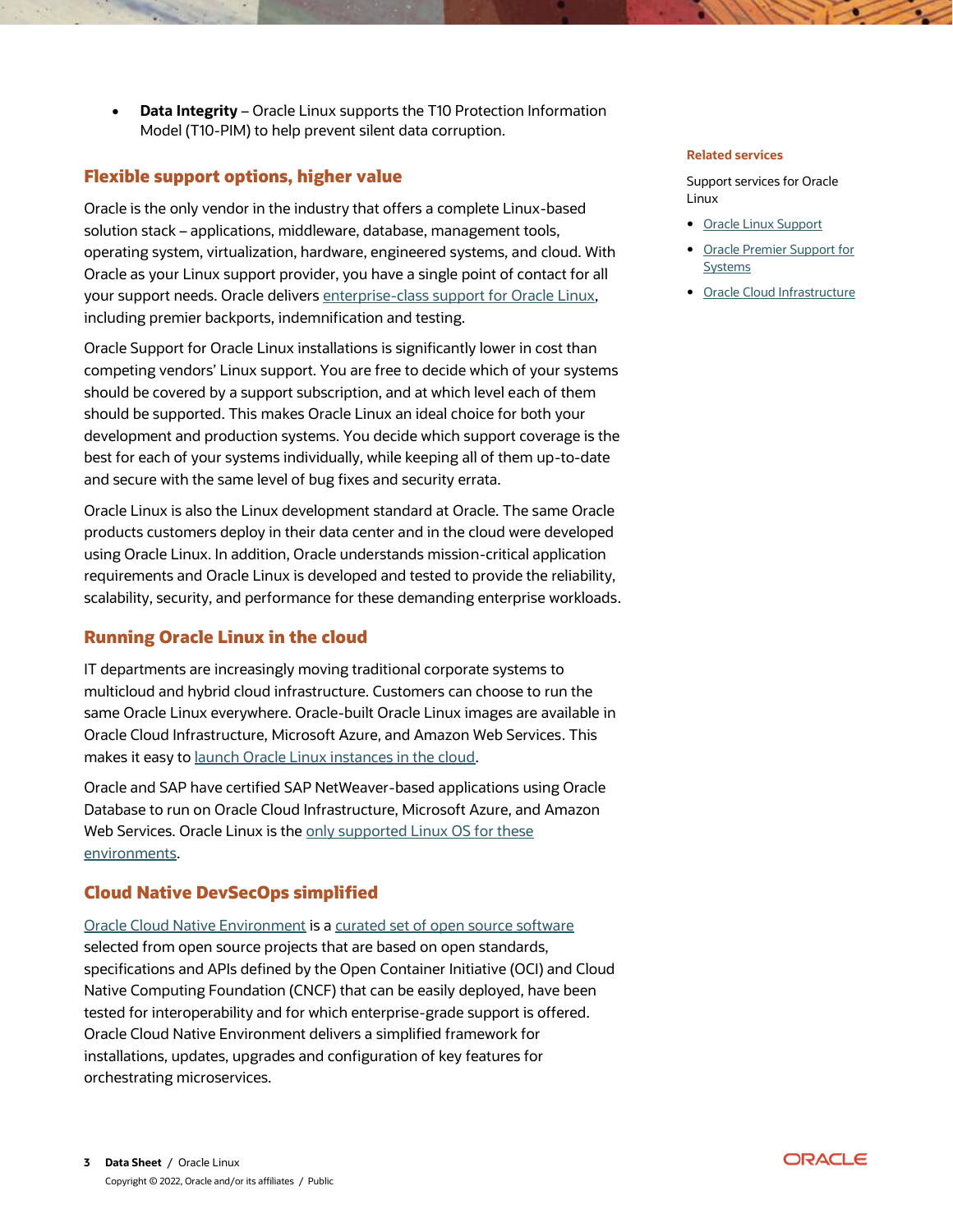## **Virtualization made easy**

With your Oracle Linux Support subscription there is no need to worry about whether the system will run as a physical or virtual instance because it is all included in the price of a single subscription. Users can run Oracle Linux on the host and as many Oracle Linux guest instances as desired, without additional cost.

Oracle Linux includes support for the Kernel-based Virtual Machine (KVM) hypervisor, including support for Intel VT-x and VT-d hardware extensions along with the Secure Encrypted Virtualization (SEV) for AMD-V enabled processors. Oracle Linux Virtualization Manager is the server virtualization management platform that can be easily deployed to configure, monitor, and manage Oracle Linux KVM with enterprise-grade performance and support from Oracle.

[Oracle VM VirtualBox](https://www.oracle.com/virtualization/virtualbox/) is the world's most popular open source and crossplatform virtualization software. It is used by millions of developers around the world to develop, test, and build virtual appliances. Customers develop applications on a desktop and easily deploy the software into Oracle Cloud and other cloud services. You can easily download/install VirtualBox on Oracle Linux via the [Oracle Linux yum server](https://yum.oracle.com/) or the [Unbreakable Linux Network \(ULN\).](https://linux.oracle.com/)

## **Comprehensive automation and management**

[Oracle Linux Automation Manager and Oracle Linux Automation Engine](https://www.oracle.com/a/ocom/docs/oracle-linux-automation-manager-ds.pdf) are the latest additions to the Oracle Linux operating environment. Oracle Linux Automation Manager and Engine, based upon the open source AWX and Ansible projects respectively, are included with an Oracle Linux Premier Support subscription. Together, they provide a cost-effective, powerful, scalable, and secure infrastructure automation framework for enterprise environments. Additionally, they streamline software provisioning, configuration management, and application-deployment, enabling infrastructure as code.

To ease migrations from existing infrastructures, Oracle Linux also includes and supports [Oracle Linux Manager.](https://docs.oracle.com/en/operating-systems/oracle-linux-manager/) Based on the open source Spacewalk project, Oracle Linux Manager provides an effective set of tools for managing the Oracle Linux software life cycle in small or large deployments. Oracle Linux Manager also helps you automate a kickstart installation, system configuration, and maintenance tasks, which enables you to rapidly deploy proven and consistent software configurations for Oracle Linux systems. Oracle Linux Manager has integrated enhancements for [Oracle Linux 8 clients.](https://docs.oracle.com/en/operating-systems/oracle-linux-manager/2.10/relnotes/relnotes.html#support)

Oracle Enterprise Manager is a feature-rich systems and applications management suite, capable of managing thousands of servers from a central and easy to use web-based interface. The base installation of Oracle Enterprise Manager is included with every Oracle Linux Support subscription at no additional cost.

Additionally, customers have the option of using the Oracle [OS Management](https://docs.oracle.com/en-us/iaas/os-management/home.htm)  [Service](https://docs.oracle.com/en-us/iaas/os-management/home.htm) which provides tools to automate common operating system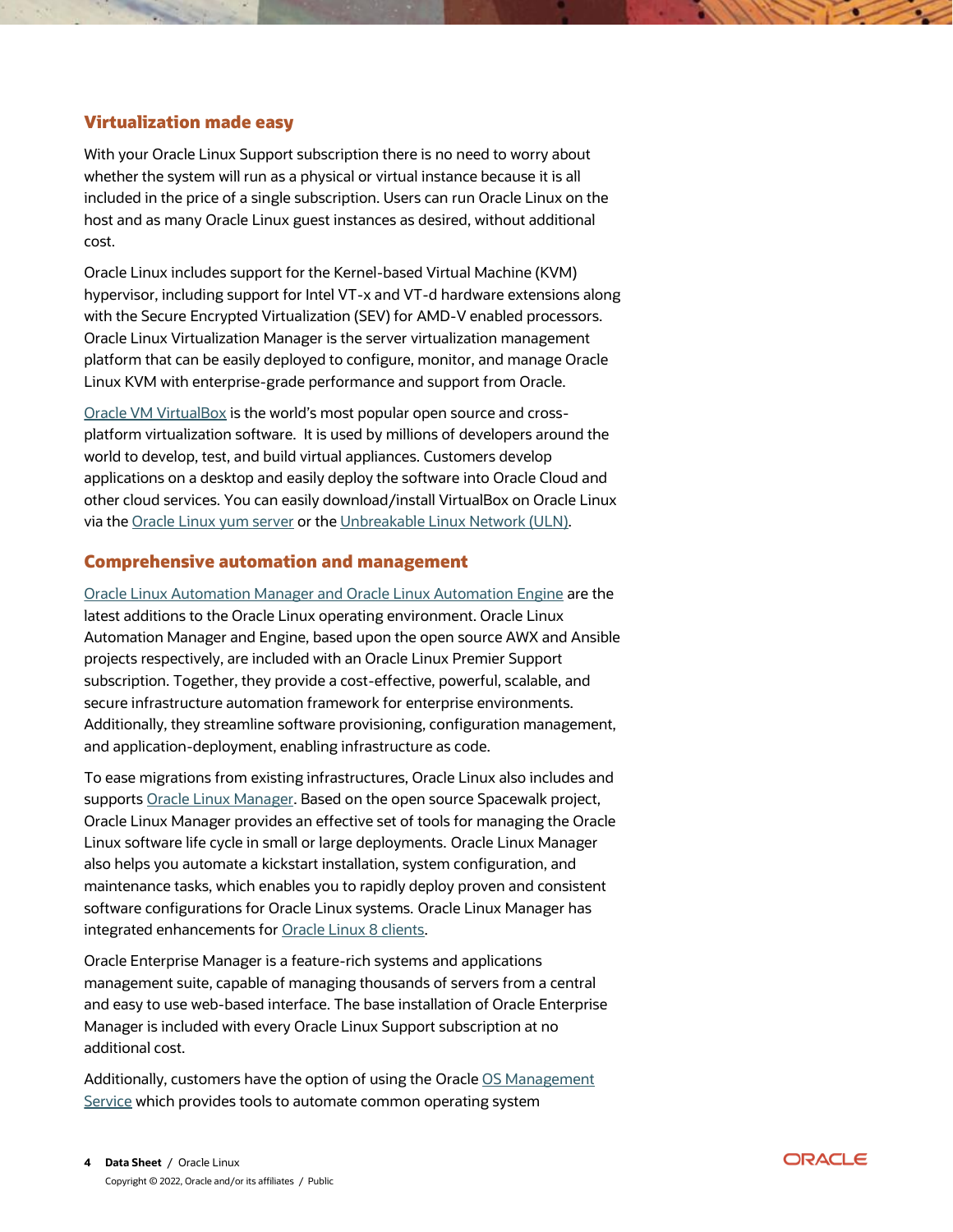management tasks such as patch and package management, and security and compliance reporting for Oracle Linux and Microsoft Windows compute instances deployed in Oracle Cloud.

# **Enterprise high availability**

Oracle Clusterware, an enterprise high-availability software solution, is included with Oracle Linux Support subscriptions. Oracle Clusterware enables independent servers to operate together as a single system and provides high availability for both Oracle and third-party workloads.

Oracle also provides support for Corosync and Pacemaker, the de-facto standard open source high availability solution for Linux, along with support for HAproxy and keepalived which provide load balancing services.

## **Oracle Linux partner ecosystem**

Oracle Linux is 100% application binary compatible with Red Hat Enterprise Linux, which means the vast majority of applications run unchanged on Oracle Linux. Oracle also works closely with industry leading ISV and IHV partners to enable fully tested, certified, and supported solutions for Oracle Linux and virtualization customers. With an extensive ecosystem, customers can improve time to market and simplify deployment.

[A thriving ISV](https://www.oracle.com/linux/isvcatalog) ecosystem allows customers to rest assured that when they want to move workloads between different deployment models – Oracle Linux onpremises to Oracle Linux in the cloud – the transition can be virtually seamless.

[The Hardware Compatibility Program](https://linux.oracle.com/hardware-certifications) helps ensure major and emerging server and storage hardware solutions are qualified on Oracle Linux and Virtualization.

## **Established member of the Linux community**

Oracle is a platinum member of the [Linux Foundation,](https://linuxfoundation.org/our-members-are-our-superpower-2/) a platinum member of the [Cloud Native Computing Foundation,](https://www.cncf.io/about/members/) and a premier member of the [Open Source](https://openssf.org/about/members/)  [Security Foundation](https://openssf.org/about/members/) as well as one of the industry's largest contributors to open source.

Oracle is committed to cultivating, supporting, and promoting popular open [source technologies](https://www.oracle.com/a/otn/docs/oracles-commitment-to-open-source.pdf) that customers can confidently deploy in business-critical environments.

Many of Oracle's Linux engineers participate in the Linux community as maintainers of projects in the upstream Linux source process, and work closely with other maintainers. This work helps to develop features and improvements that benefit Linux overall and can be delivered as part of Oracle Linux.